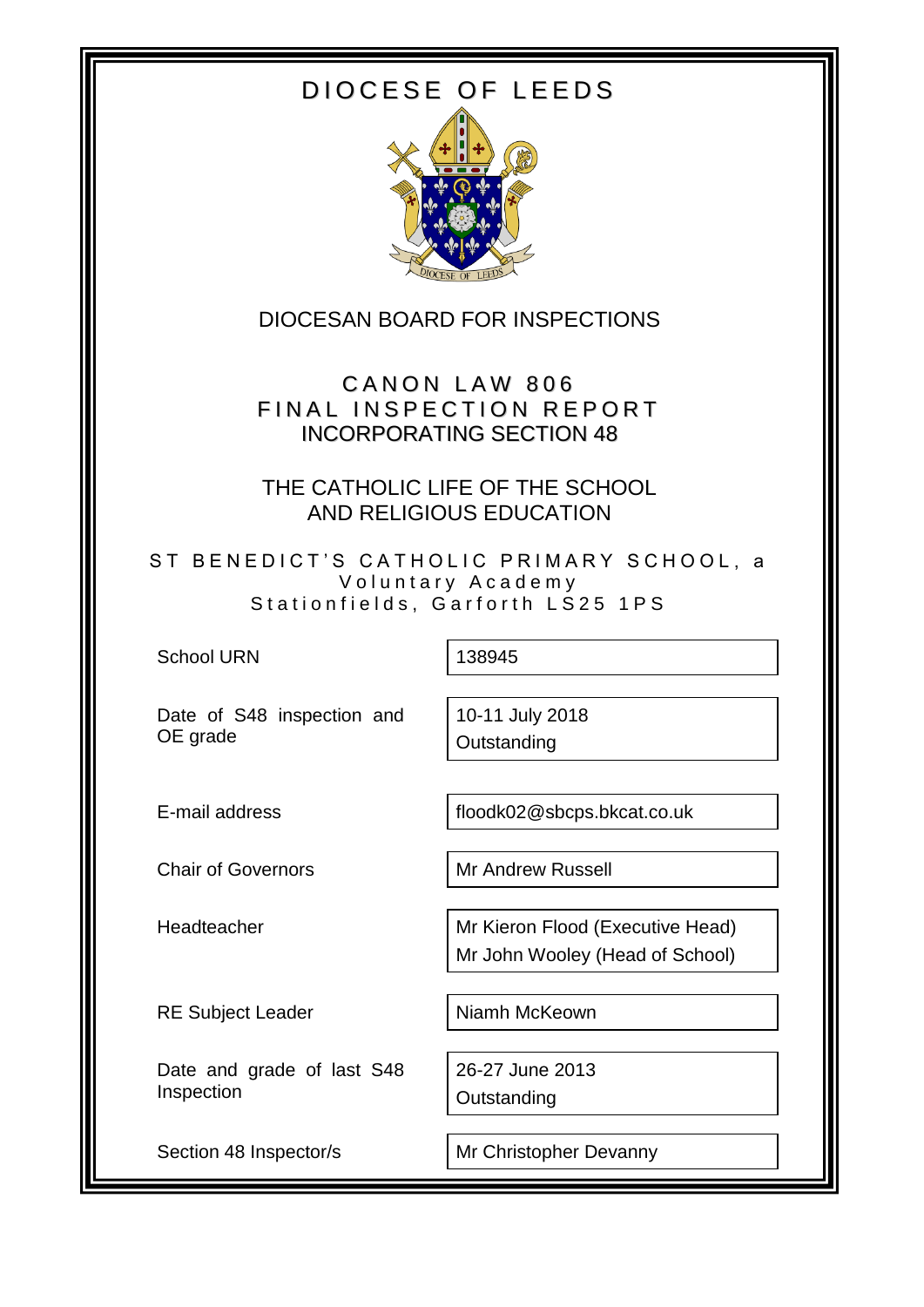## **INSPECTION JUDGEMENTS**

**Inspection Grades: 1 is Outstanding, 2 is Good, 3 Requires improvement in order to be good, 4 is Inadequate**

**OVERALL EFFECTIVENESS:** how effective is the school in providing Catholic Education.

*The above judgement on overall effectiveness is based on all the available evidence following the evaluation of:*

## **CATHOLIC LIFE 1**

### **RELIGIOUS EDUCATION 1**

### **COLLECTIVE WORSHIP 1**

#### **Summary of key findings:**

### **This is an Outstanding Catholic school**

- St Benedict's is a deeply committed and caring Catholic community, characterised by outstanding leadership and dedicated staff, united in wholeheartedly witnessing to the Catholic mission of the school.
- The school's leadership is deeply committed to the Church's mission in education. Leaders embody Christian values in their relationships and professional practice. The executive headteacher and the head of school are an inspiration for the whole community through their witness to the Gospel.
- Leaders and governors have ensured that the Catholic Life of the school is the highest priority in its strategic improvement planning.
- Improvement planning is thorough and accurately identifies strengths and areas for development.
- The provision of continuing professional development for the Catholic Life of the school is a key leadership priority.
- Governors are very effective at holding the school's leadership to account.
- The school's leadership works well with the parish priest. Links with the parish are well established.
- The quality of Religious Education is outstanding.
- Attainment in Religious Education is consistently high. Progress over time is never less than good.
- The quality of teaching in Religious Education is consistently good and some teaching is outstanding.
- Pupils enjoy their learning. They concentrate well, they demonstrate excellent levels of engagement and their work is purposeful and well presented.
- The quality of Collective Worship is outstanding.
- Outstanding practice exists in the leadership and preparation of acts of worship by pupils.

**1**

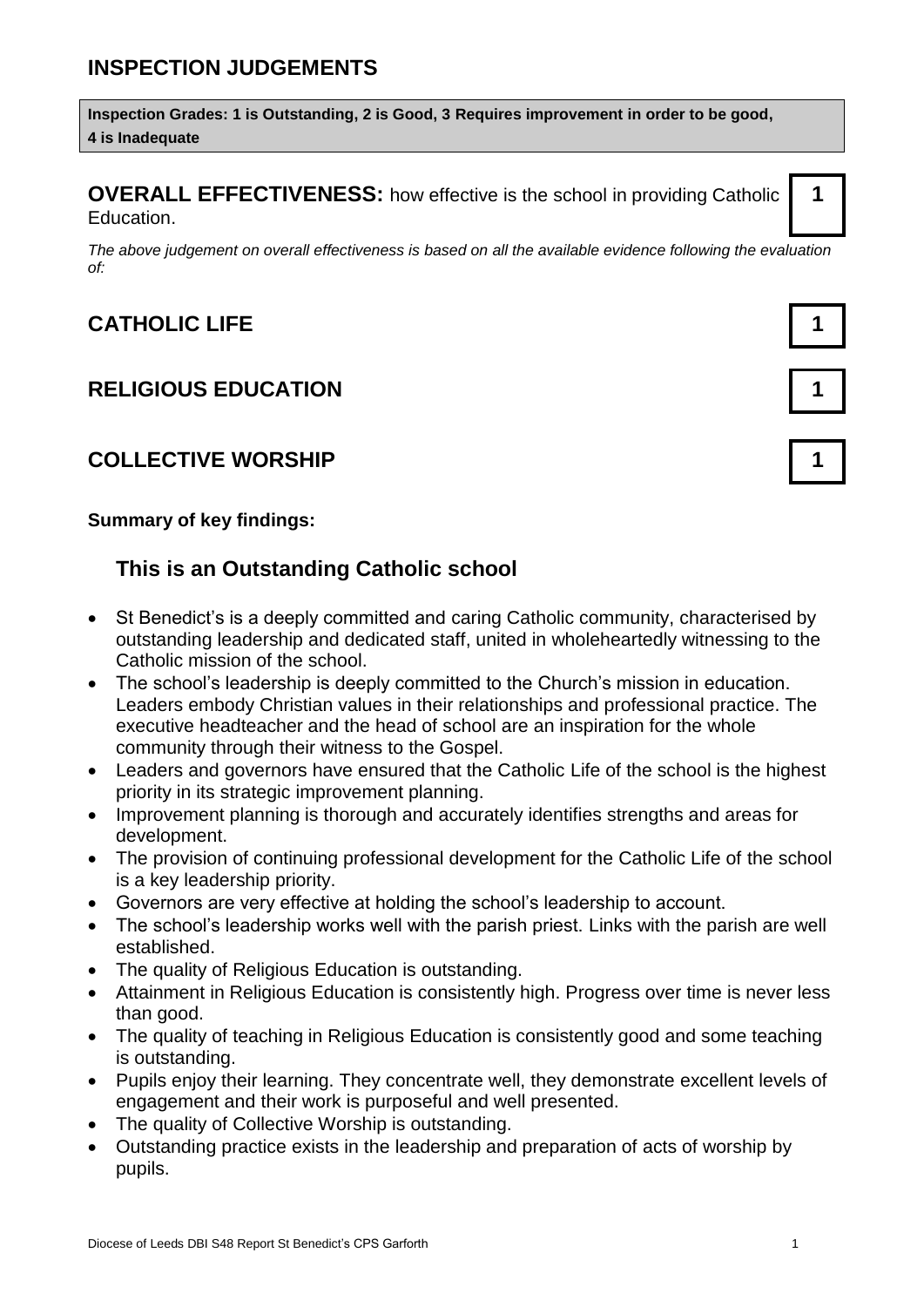- Leaders ensure that Collective Worship improvement planning is a key leadership priority.
- Effective partnerships exist, particularly with the Bishop Konstant Catholic Academy Trust (BKCAT) and the Diocese.
- Parents are overwhelmingly supportive of the school. They spoke with gratitude and warmth about the school.
- The school very effectively addressed all areas for improvement from the previous Section 48 inspection (2013) and Diocesan Canonical Review (2016).
- School leaders have fulfilled all canonical and statutory duties.

#### **What the school needs to do to improve further:**

- **•** Incorporate the Catholic virtues into the review of the school's mission.
- **•** Devise a pupil friendly summary, which encapsulates the school's Catholic mission.
- **•** Create systematic opportunities for pupils to evaluate the Catholic Life of the school.
- **•** In Religious Education, bring consistency to standard operating procedures by:
	- reviewing the use of 'I Can' statements
	- reviewing the use of developmental or next step marking

**•** In Collective Worship, ensure that pupil led acts of worship are included in the school's monitoring cycle.

#### **Information about this inspection**

The Inspection of St Benedict's Catholic Primary, a Voluntary Academy, was carried out under the requirements of the Education Act 2005, and in accordance with the Leeds Diocesan Framework and Schedule for Section 48 Inspections approved by the Bishop of Leeds. The inspection reviews and evaluates how effective the school is in providing Catholic education. This process begins with the school's own self-evaluation and the inspection schedule follows the criteria set by the National Board of Religious Inspectors and Advisers (NBRIA 2017).

The inspector reviewed in detail the following aspects:

- The extent to which the school has addressed the points for improvement from the previous Section 48 inspection and the latest Canonical Review.
- The extent to which pupils contribute to and benefit from the Catholic Life of the school.
- The quality of provision for the Catholic Life of the school.
- How well leaders and governors promote, monitor and evaluate the provision of Catholic Life of the school.
- How well pupils achieve and enjoy their learning in Religious Education.
- The quality of teaching, learning and assessment in Religious Education.
- How well leaders and governors promote, monitor and evaluate the provision for Religious Education.
- How well pupils respond to and participate in the school's Collective Worship.
- The quality of Collective Worship provided by the school.
- How well leaders and governors promote, monitor and evaluate the provision for Collective Worship.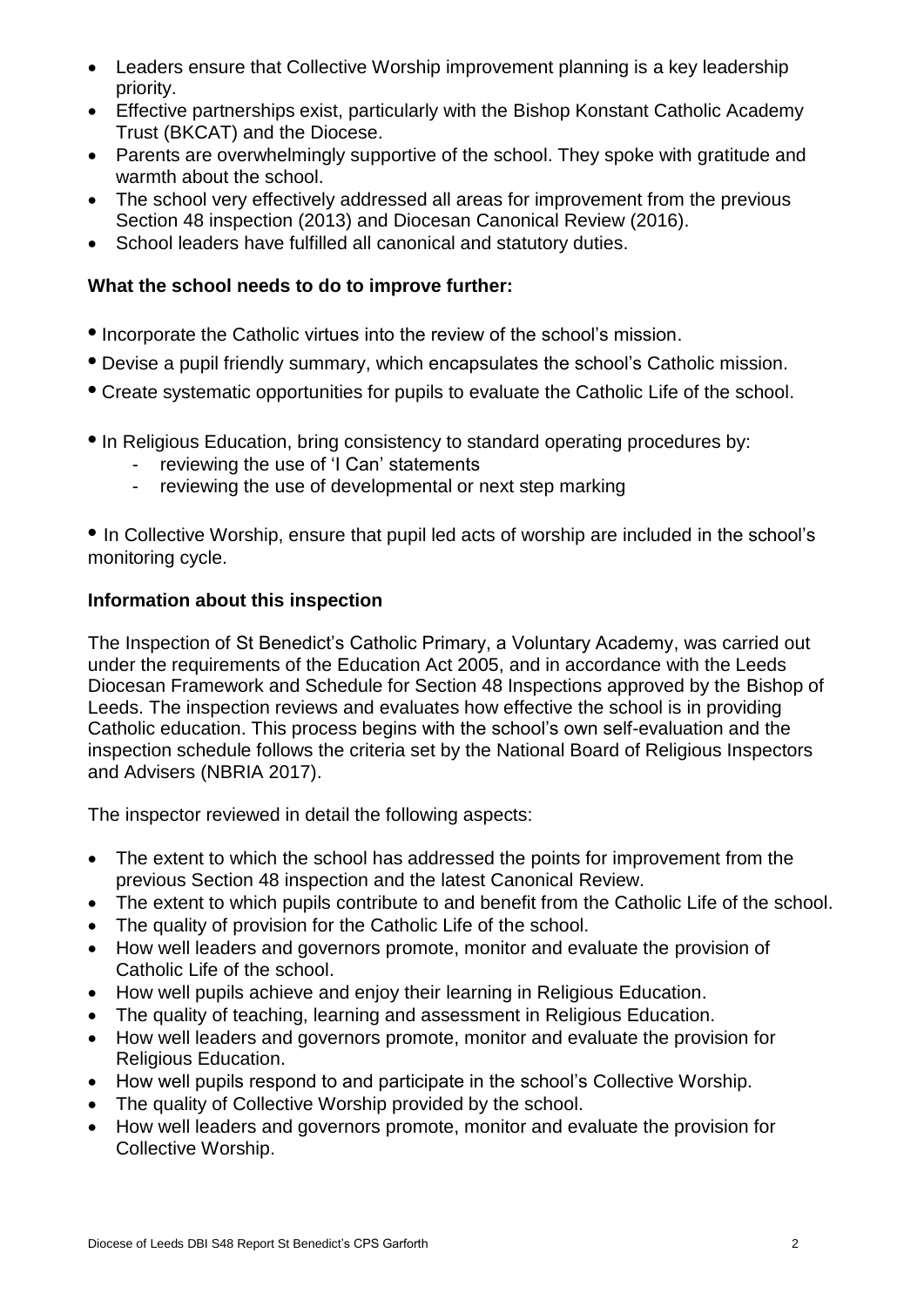One inspector conducted the inspection over one and a half days. The inspection comprised the following activities:

- The inspector and head of school observed the teaching of Religious Education in all Key Stage 1 (KS1) and Key Stage 2 (KS2) classes.
- The inspector observed the teaching of Religious Education in the Early Years Foundation Stage.
- The inspector observed one whole school act of worship and three acts of class based worship. The inspector observed one act of class worship with the school's Religious Education subject leader.
- The inspector held discussions with the executive headteacher, the head of school, the Religious Education subject leader, the vice-chair of the academy council and three other school governors, eight parents and a representative group of pupils.
- The inspector held a telephone conversation with the parish priest.
- A range of documents were made available and scrutinised, including the last Section 48 report, the latest Canonical Review, the Diocesan Self Evaluation Form, the School Improvement Plan, Religious Education and Collective Worship action planning, Religious Education subject leader files, teaching and worship observation records, the school's prospectus, school policies and minutes of academy council meetings.
- **•** The inspector analysed attainment and progress data for Religious Education.
- The inspector scrutinised a sample of pupils' work in Religious Education from every class.
- **•** The inspector scrutinised displays around the school, in classrooms and the school's website.

### **Information about this school**

- St Benedict's Catholic Primary is a Voluntary Academy within the BKCAT. The school converted to academy status in November 2012.
- The school is a one form entry school in the parish of St Benedict's in Garforth. The school has a published admissions number of 30 and caters for children aged 3-11 with a 15 place Nursery.
- The school has 241 pupils on roll, 89% are baptised Catholic, 6% are of another Christian denomination, 1% are of another faith and 4% of pupils are of no religious affiliation.
- There are eight Catholic teachers. Three teachers hold the Catholic Certificate in Religious Studies and two teachers are currently undertaking it. Ten teachers teach Religious Education.
- The proportion of disadvantaged pupils eligible for support through pupil premium funding is below the national average.
- The proportion of pupils supported through the special educational needs and disabilities register is below the national average.
- The proportion of pupils who have education health care plans is below the national average.
- The proportion of pupils who have English as an additional language is well below the national average.
- The senior leadership team has remained constant since the last Section 48 inspection. In September 2017, the existing headteacher became executive headteacher with responsibility for St Benedict's and one other Catholic primary school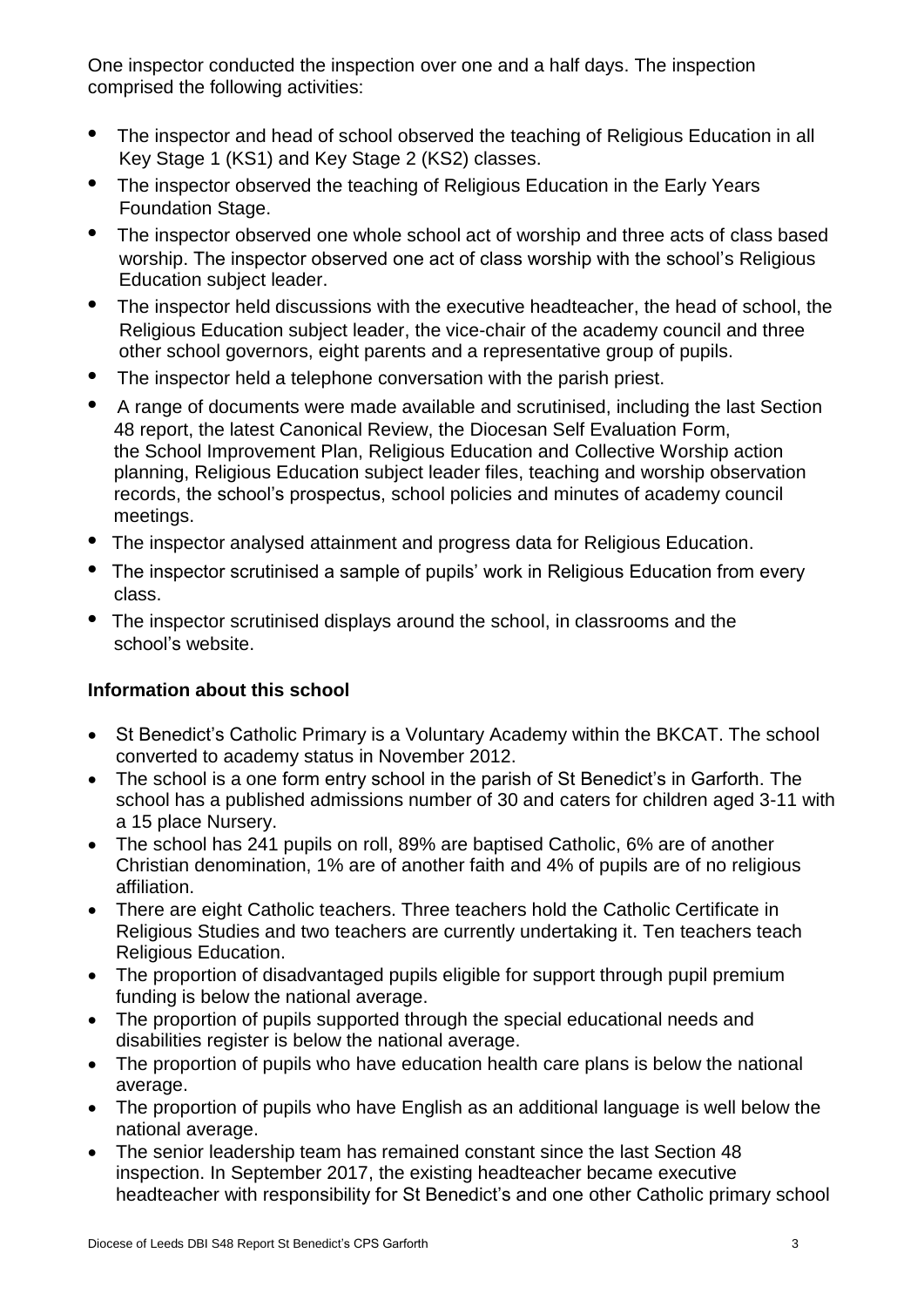within the BKCAT and the existing deputy head of St Benedict's became head of school.

## **Full report - inspection judgements**

## **CATHOLIC LIFE**

### **The Catholic Life of the school is Outstanding**

| The extent to which pupils contribute to and benefit from the Catholic Life of the<br>school.                    |  |
|------------------------------------------------------------------------------------------------------------------|--|
| The quality of provision for the Catholic Life of the school                                                     |  |
| How well leaders and governors promote, monitor and evaluate the provision of the<br>Catholic Life of the school |  |

- All pupils actively participate in the Catholic Life of the school. They have a full understanding of the mission of the school, they embody the Christian values that underpin that mission and so contribute significantly to the application of the school's mission in their daily lives.
- Pupils deeply value the Catholic character of the school and articulate their love for the school as a Catholic community. For example, one pupil said, "we try to live our lives as Jesus did", another stated, "we live out the golden rule, to treat others as we would like to be treated". Pupils were keen to explain the meaning of the school's logo displayed on their school uniform and across the school: a variety of pupils at different times said it shows "we are all different, but all united in Jesus".
- Pupils show a deep respect for themselves, others and the environment. The behaviour of almost all pupils is exemplary. Pupils said, "We look out for each other", and variously described St Benedict's as "welcoming", "fun", "about friendship", "sharing happiness" and "kindness" and is a "joyful" place. Two pupils talked about how they always help children who arrive during the year not knowing anyone: "we make a big effort to show that you are welcome". These views are widely held.
- Pupils, appropriate to their age and capability, have an excellent understanding of loving relationships. Pupils feel very safe and are eager to come to school. Pupils speak highly of the recently introduced 'Good to be Green' positive behaviour strategy because it recognises the vast majority of pupils who display excellent behaviour at all times.
- In proportion to their years, pupils show an ability to reflect and listen, to give thanks, to forgive and to accept forgiveness. Pupils are aware of the need to care for our common home, the earth, and show this concern through their membership of the Eco-Council and through reflections and missions in their acts of Collective Worship.
- Pupils relish opportunities to take on leadership responsibilities in the Catholic Life of the school. Pupils choose their own charity to support. Most recently, they chose to support Candlelighters, a children's cancer charity. Using funds raised by the Parent Teacher Association, pupils chose to buy 'World Gifts' from CAFOD to present to significant members of their community. Older pupils are exemplary role models for younger pupils: they act as mentors 'walking alongside' younger pupils, offering encouragement and support. Older pupils take younger pupils to church for the celebration of Mass, they sit with them in liturgies and whole school gatherings and they support young readers across the school. As a result, older pupils are developing their self-awareness, personal responsibility and capacity to care for others.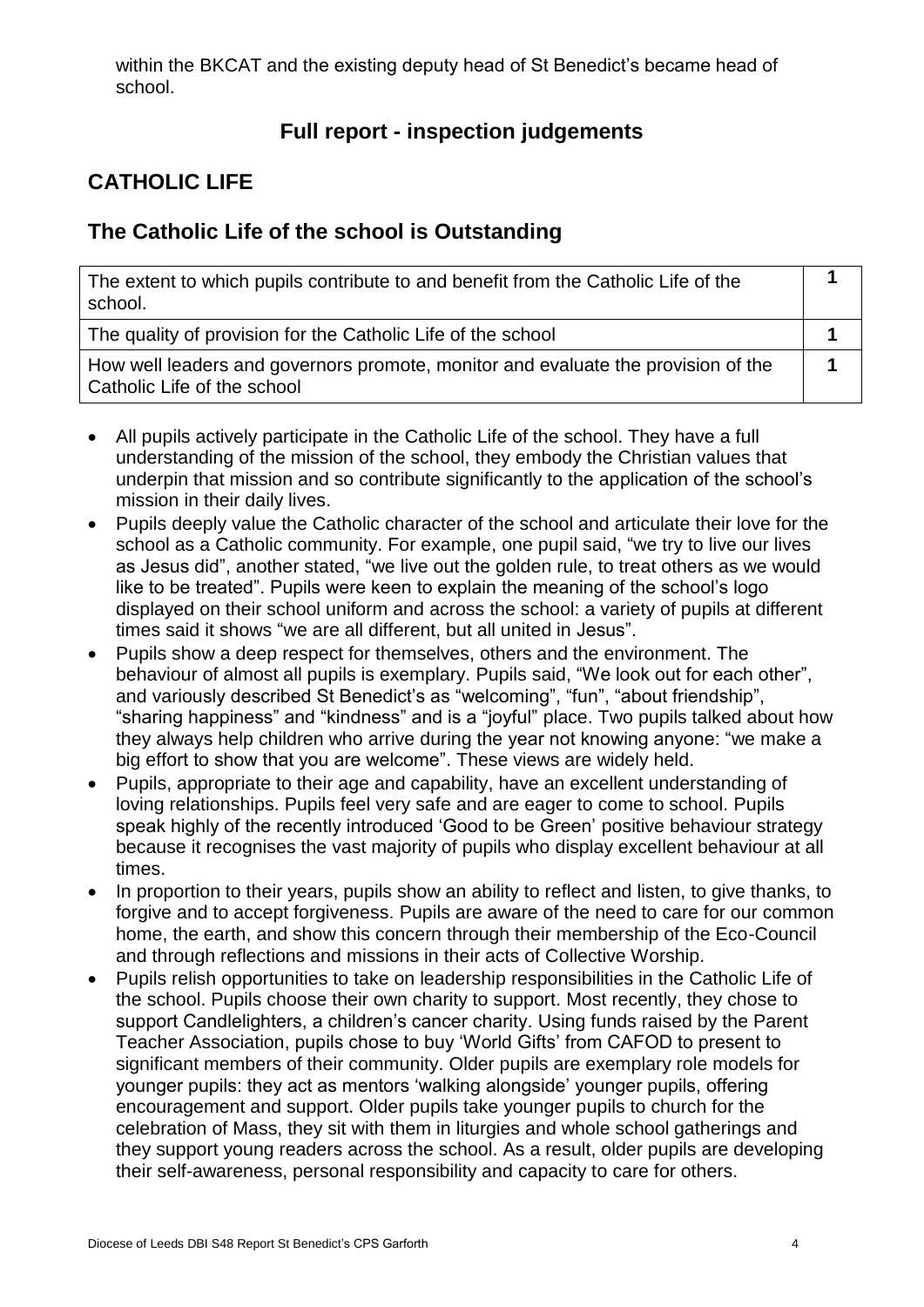- Pupils are alert to the needs of others in the community and wider world. They recognise the importance of justice and peace through their fundraising for the Good Shepherd, St Vincent's for the homeless and CAFOD. Pupils have bought 'World Gifts' because, as one pupil said, "they help to change lives for the better." Pupils have sung and provided gifts at a local care home for the elderly, for the luncheon club and visited Martin House, a charity for children with life-limiting conditions. They have worked with Churches Together to cook and serve meals for local refugees and asylum seekers. The introduction of Mini Vinnies in 2016 has enabled a group of pupils to turn their concern for justice into action. They have devised and implemented a variety of projects, sometimes working with BKCAT schools, including the 'Christmas hamper project' and 'Operation Christmas Child'. All these activities demonstrate how pupils are effective at developing the Catholic Life of the school, and know what it means to have a vocation because they are generous in joyfully offering themselves in the service of others.
- Pupils are not sufficiently involved in evaluating the Catholic Life of the school. The school has recognised this and plans have been made to address this deficiency in pupil leadership, but to date these plans have yet to be implemented.
- Pupils respect and deeply value the school's links with the parish community. They were actively involved in the planning and leading of the Silver Jubilee celebration for the previous parish priest and the induction Mass for the current parish priest. Two classes celebrate Mass with the parish every Tuesday morning. Pupils participate in the Sacrament of Reconciliation every Advent and Lent.
- The mission statement is a clear expression of the Church's mission in education. However, the pupils and most staff clearly focus on the school's logo as the central image that promotes and sums up the Catholic mission of St Benedict's. The school's leadership should build on this and consider introducing a pupil friendly summary that encapsulates the school's Catholic mission for all members of the community.
- All staff are fully committed to the implementation of the mission across the whole life of the school. The staff pray together and they willingly participate in activities designed to meet their spiritual needs: the school delivers an annual continuous professional development (CPD) day on the Catholic character of the school; all staff embark on pilgrimage together to Ampleforth Abbey, Osmotherley and Mount Grace Priory. Staff, including support staff, participate in *Catholic Foundation Stones,* the annual programme run through the BKCAT that enables staff to renew or reflect on their own faith journey and their purpose in the endeavour that is Catholic education. All staff are effective moral exemplars for the pupils because of the high quality relationships that exist between all colleagues. While staff work hard, parents spoke about how "teachers go the extra mile" for the children in their care, have "a personal touch" and see teaching as "more than just a job".
- The school's Catholicity is present in excellent displays of seasons of the Church's year, pupil work, religious artefacts, class saints and focal points for worship: the school's environment speaks clearly of Christ and his Church.
- The curriculum offers many opportunities for spiritual and moral development; the practice of reflective meditation is embedded, the 'Good to be Green' positive behaviour strategy promotes self-control and a developing sense of the common good. The school provides regular opportunities for pupils to sing through CJM Music and the 'Big Sing Liturgy Thing' with both BKCAT schools and schools in Leeds. Pupils are growing in their understanding of ecology and see themselves as stewards of their own bodies and creation promoted by opportunities to learn from Catholic social teaching which informs Personal, Social and Health Education particularly through 'Ethos statements' and the school's programme for Relationships and Sex Education (RSE).
- Parents know the content and timing of the existing RSE programme. In light of new statutory measures beginning in September 2019, the school has identified gaps in its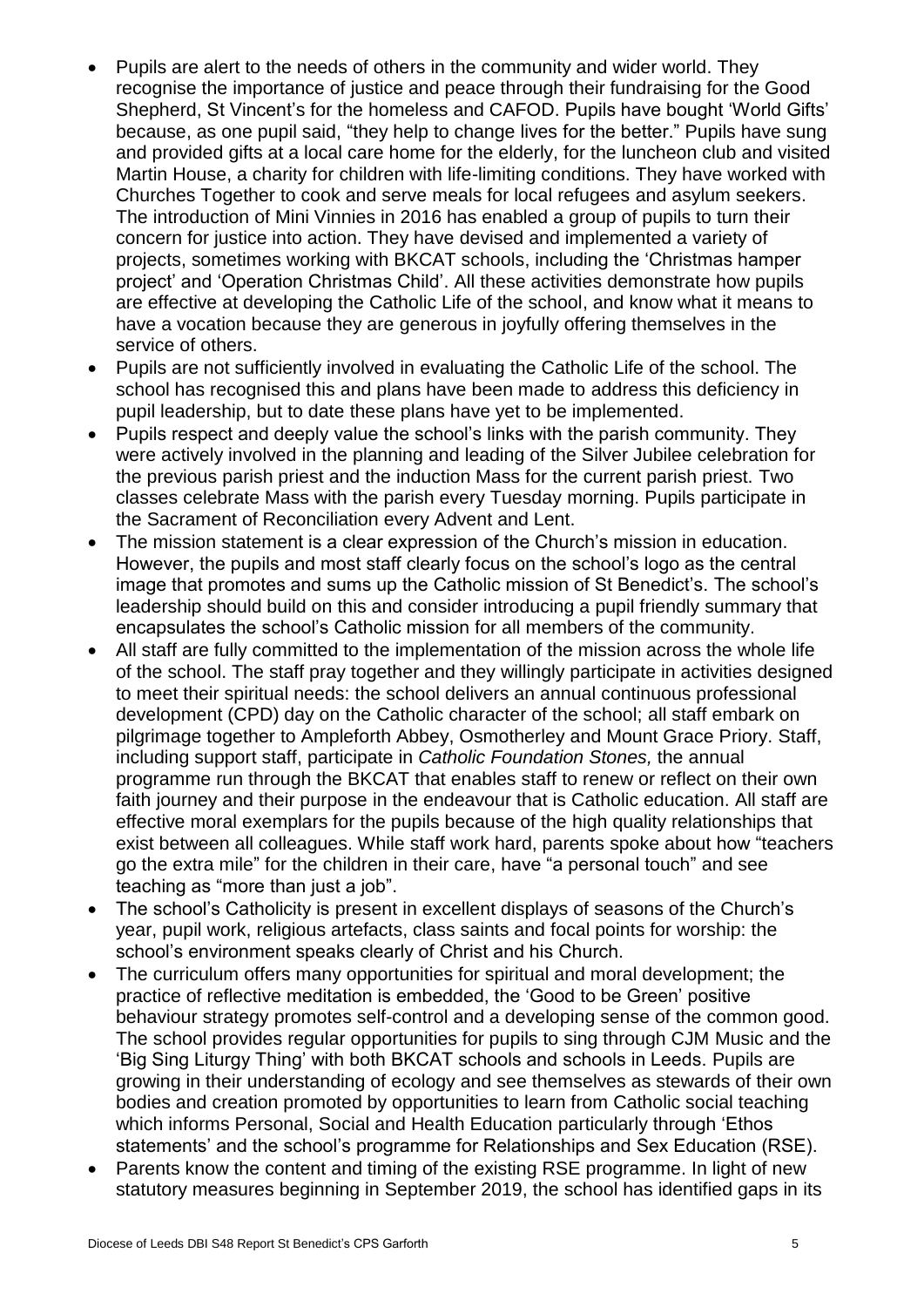RSE provision and has plans in place. It has purchased new resources, principally '*A Journey in Love*' that is faithful to Catholic teaching, to supplement its provision of RSE.

- The school recognises the dignity of all members of the community and is attentive to the pastoral care of all pupils and staff. The Catholic Life and Pupil Support governor sub-committee review policies and structures to ensure the wellbeing of all pupils. The school priorities the mental health of its pupils through the use of 'Worry Monster' boxes and 'Chatterboxes' in classrooms and the use of specific staff identified to support children to reduce anxiety and to provide a vehicle to express their emotions.
- The school's leadership is deeply committed to the Church's mission in education. Leaders embody Christian values in their relationships and professional practice. The executive headteacher and the head of school are an inspiration for the whole community through their witness to the Gospel: they exemplify modern day discipleship and inspire all members of the school community to uphold the faith and practise gospel values.
- Leaders and governors have ensured that the Catholic Life of the school is the highest priority in its strategic improvement planning. Improvement planning is thorough and accurately identifies strengths and areas for development. However, to ensure clarity of purpose, leaders must use the definitions within the inspection schedule to ensure that Catholic Life is distinct from Religious Education and Collective Worship in the School Improvement Plan.
- In the autumn governors and staff reviewed the existing mission statement. It is now a priority that the mission should incorporate the Catholic virtues alongside gospel values to meet diocesan expectations. The school has already begun to plan for this improvement in its Catholic Life provision.
- Governors are very effective at holding the school's leadership to account. Governors act strategically, they ask appropriate and searching questions and, through the work of the Catholic Life and Pupil Support sub-committee, gain an effective knowledge and understanding of the Catholic Life of the school.
- The school's leadership works well with the parish priest. The parish priest has a good understanding of the Catholic Life of the school from his regular visits and communications from the school. He is supportive of the school community, and alongside the school's leadership, plans the liturgical life of the school. He has supported learning in Religious Education and has initiated a weekly Mass for pupils in the parish church. The parish priest commends the pupils for their increased reverence and knowledge of the faith, and deepening commitment to the Eucharist. School leaders work in partnership with the parish in the provision of the sacraments of Reconciliation, Eucharist and the planning for Confirmation.
- The provision of continuing professional development (CPD) for the Catholic Life of the school is a key leadership priority. The executive headteacher is a key leader of the BKCAT's vision for the development of Catholic Life across the Trust. The school commits one full training day each year to the development of the Catholic Life of the school and all staff journey together on annual retreat. The school now collates examples of the Catholic Life of the school through evidence books in each class, an initiative introduced by the Religious Education subject leader. The school attended the recent diocesan CPD on RSE. The opportunities offered to staff, together with the diligence shown by governors in recruiting staff supportive of the Catholic character of the school, has strengthened their understanding of mission and their roles within the school.
- From the evidence of questionnaires and interviews, parents are overwhelmingly supportive of the school. Parents spoke with gratitude and warmth about the school. For example, 'I've never felt an outsider here'; 'the school is awesome'; 'my children have bloomed here'; 'we're a family here'; 'they make it look easy, but I know it takes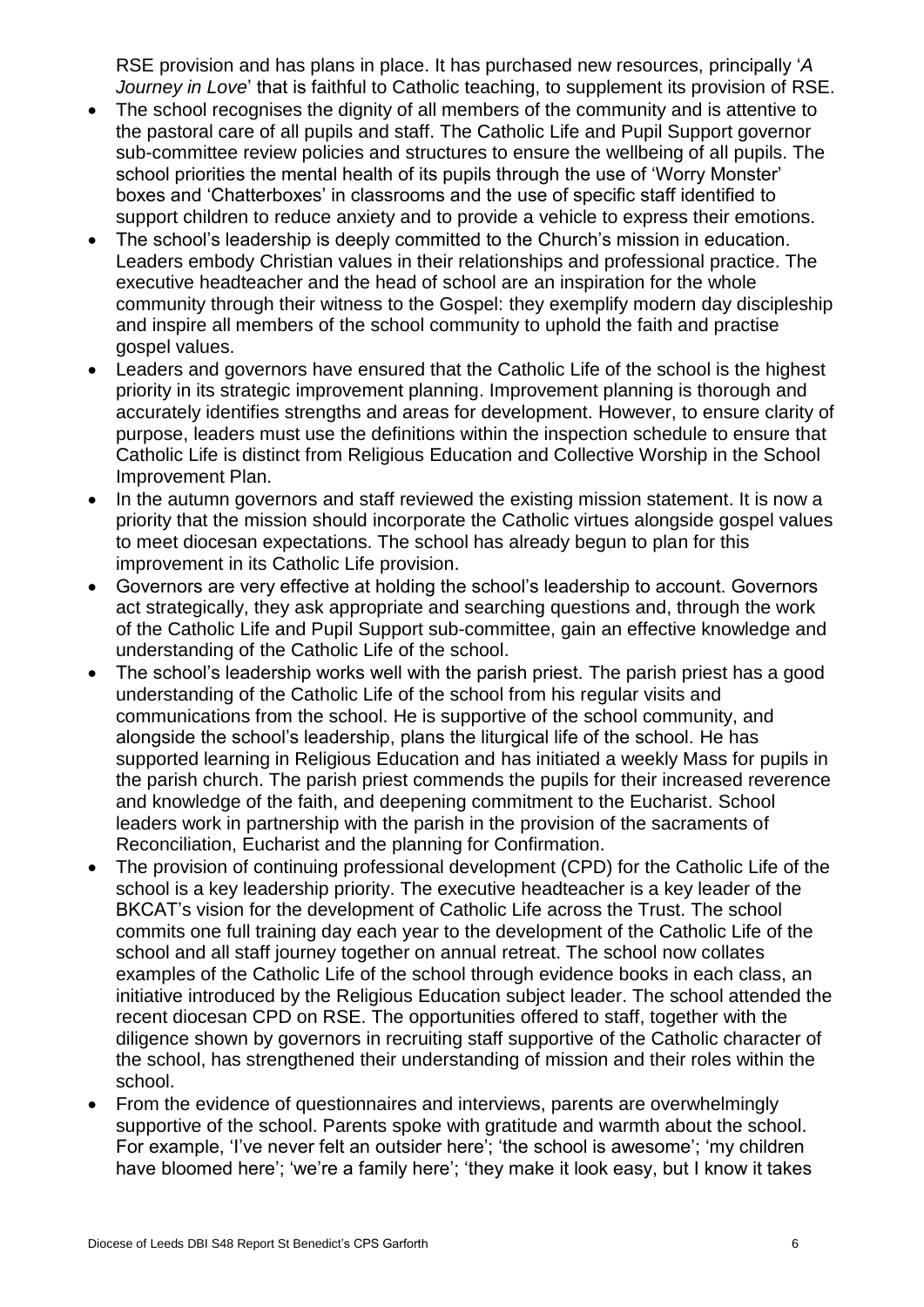so much work behind the scenes to make this school what it is'; 'the Christian values they taught my child, he still lives by them, long after he left'.

## **RELIGIOUS EDUCATION**

### **Religious Education is Outstanding**

| How well pupils achieve and enjoy their learning in Religious Education                                      |  |
|--------------------------------------------------------------------------------------------------------------|--|
| The quality of teaching, learning and assessment in Religious Education                                      |  |
| How well leaders and governors promote, monitor and evaluate the provision for<br><b>Religious Education</b> |  |

- Attainment in Religious Education (RE) is consistently high. Progress over time is never less than good. As soon as pupils enter the school in the Early Years Foundation Stage (EYFS), they begin to develop their religious literacy, knowledge of scripture and the Catholic faith so that by the end of KS1, almost all pupils make expected progress and significant numbers of pupils make outstanding progress and exceed age-related expectations. In KS2, sustained progress ensures that at least 90% of pupils meet agerelated expectations and no less than 40% exceed age-related expectations.
- Most groups, including the small numbers of pupils who are disadvantaged, and pupils who have special educational needs (SEN) and/or disabilities, make at least expected progress. At the end of KS2, male pupils make comparable progress to female pupils.
- Pupils are religiously literate, and relative to their age and capacity, they are aware of religious commitment and the demands it places upon people of faith. In EYFS, pupils were learning about God's family and could draw, build, label and describe the different parts of a church and what is required of those who go into church. In Year 1, children were engaged in a teacher narrated creative role-play of the 'Calming of the Storm' and could reflect on the emotions of the disciples and the motivation of Jesus and the implications that following Jesus could bring. In Year 3, pupils reflected on the change that meeting Jesus made to Paul while in Year 6 pupils could apply their understanding of the gifts of the Holy Spirit to life demonstrating the commitment necessary of disciples of Jesus.
- The school's investment in the 'Bibles for children' scheme supports the development of pupils' religious literacy. Pupils are gifted a bible in Year 2 and again in Year 4. Teachers use these bibles as study or reflection aids. The pupils take their bible home at the end of Year 3 and Year 6.
- Pupils enjoy their learning. They concentrate well, they demonstrate excellent levels of engagement, their work is purposeful and they seek to apply what they have learned in RE to future tasks. Pupils commented that they particularly enjoy the creative strategies and thinking skills they use: "I enjoy thinking things through", "I like role playing", "hot seating", "writing emails and letters," "I like when we do art and make links with it". Pupils recognise that the creative strategies are not just "fun" but enable them to show their learning.
- Pupils in KS2 are aware of their level targets and actively seek to improve their work, prompted by feedback from teachers.
- From the evidence of observations, school records of observations and scrutiny of pupil work, the quality of teaching in RE is consistently good and some teaching is outstanding.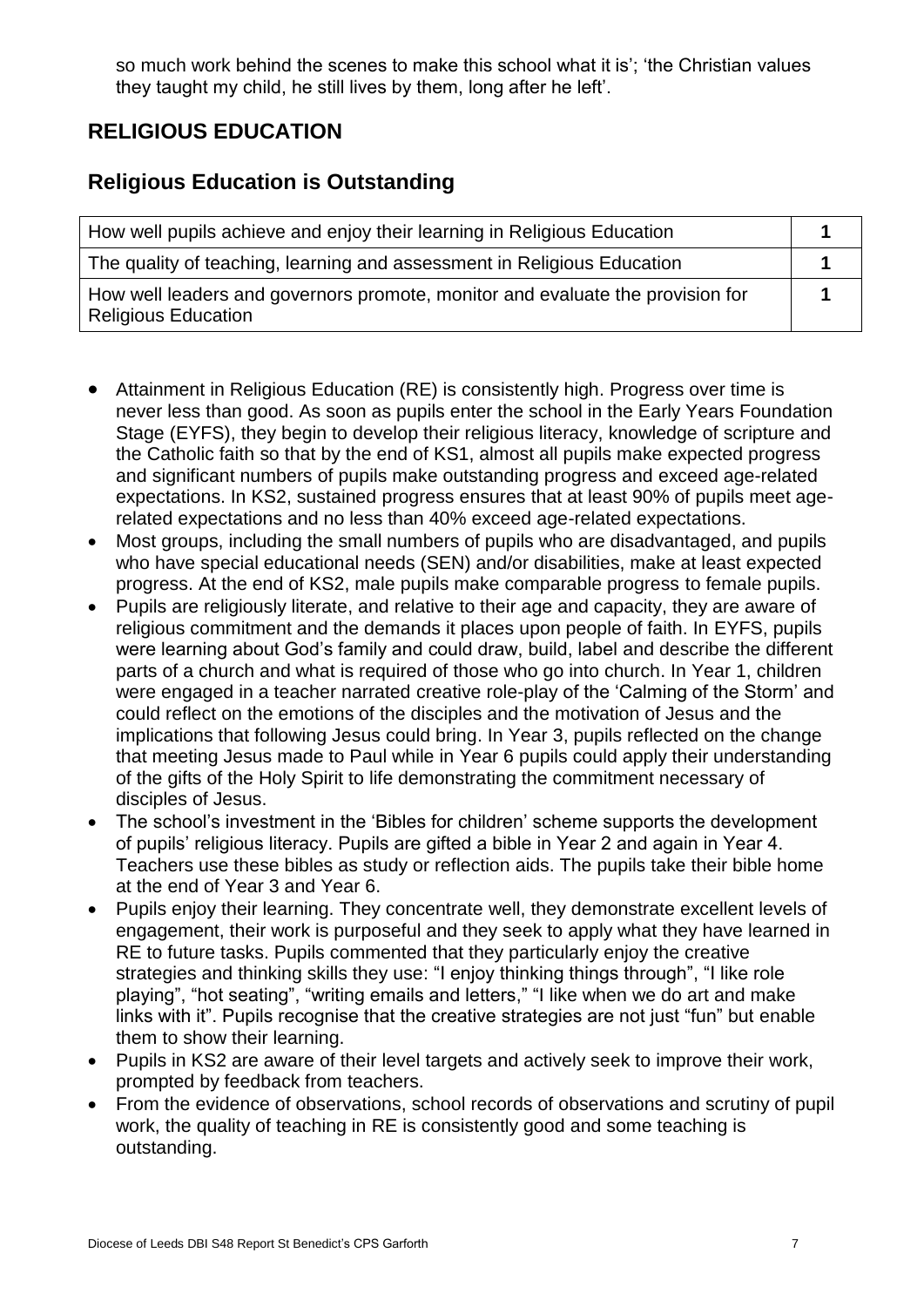- A particular strength of RE teaching across the school is the effective questioning skills used in lessons to deepen understanding and challenge pupils to work at greater depth.
- Teachers use appropriate creative strategies to engage pupils and promote learning. All teachers have very good subject knowledge, supplemented by high quality CPD opportunities through the BKCAT and the Diocese's Creative RE days that the school supports.
- Teachers have high expectations, know their pupils well and plan to differentiate learning to match pupils' stage of learning, to consolidate previous learning and develop independence. For example, in upper KS2 teachers used technology to develop independent working practices in pupils, modelled responses as an aid to demonstrating the importance of using sources and making links and used incisive questioning to stimulate deeper learning.
- Marking and feedback is based on appropriate RE assessment objectives and challenges pupils to make improvements or to work at greater depth. However, the use of this strategy is not consistent across the school. While teachers give feedback, some do not ensure that pupils respond to feedback and so miss opportunities to promote learning. To promote further progress in learning, the school should also consider increasing the frequency of peer-to-peer feedback of pupil work.
- Assessment practice follows diocesan guidelines. Teachers moderate work together, and with the BKCAT schools on a regular basis. Some teachers use the 'I Can' statements as an aid to the assessment of progress, but the use of 'I Can' statements is inconsistent. Leaders need to review the use of 'I Can' statements across the school.
- Teaching assistants are integral to learning in RE. They are involved in the planning of RE and work effectively with groups of pupils and individuals with skill and sensitivity. In one class, which was learning about the early Church, the teaching assistant deepened the understanding of a group by her skillful questioning of pupils.
- Leaders and governors ensure that RE meets the requirements of the Bishops' Conference in every respect. At least 10% of curriculum time is devoted to RE. The curriculum follows the diocesan programme *The Way, the Truth and the Life* and is supplemented by the teaching of other faiths and themes which meet the needs of pupils at St Benedict's and is responsive to the topics in the International Primary Curriculum and the joint curriculum themes devised and implemented in partnership with the BKCAT.
- Leaders and governors ensure that RE has full parity with other core curriculum areas, supporting a full CPD programme of RE at Trust and diocesan level. RE is very well resourced and the school's financial commitment to RE is consistently high.
- Leaders use RE monitoring data through a shared BKCAT data tracker to evaluate the school's performance. Pupil progress meetings analyse the performance of individual pupils and enable teachers to focus on pupils that need intervention or extra support.
- The governors have a good working knowledge of standards in RE promoted by regular headteacher reports and presentations by the RE subject leader. These strategies, together with governor monitoring days, inform governors of the subject's strengths and areas for development.
- Leaders have effective plans in place to ensure continuous improvement in the provision for RE. Improvement planning is thorough and accurate and monitors progress each term through realistic success criteria.
- Senior leaders and governors support the RE subject leader in her professional practice. She is organised, committed and effective. She works very closely with senior leaders to ensure the provision for RE is outstanding. The shadowing of the previous post holder for an academic year ensured that the RE lead moved into the role with confidence and an appropriate knowledge base enabling her to demonstrate a passion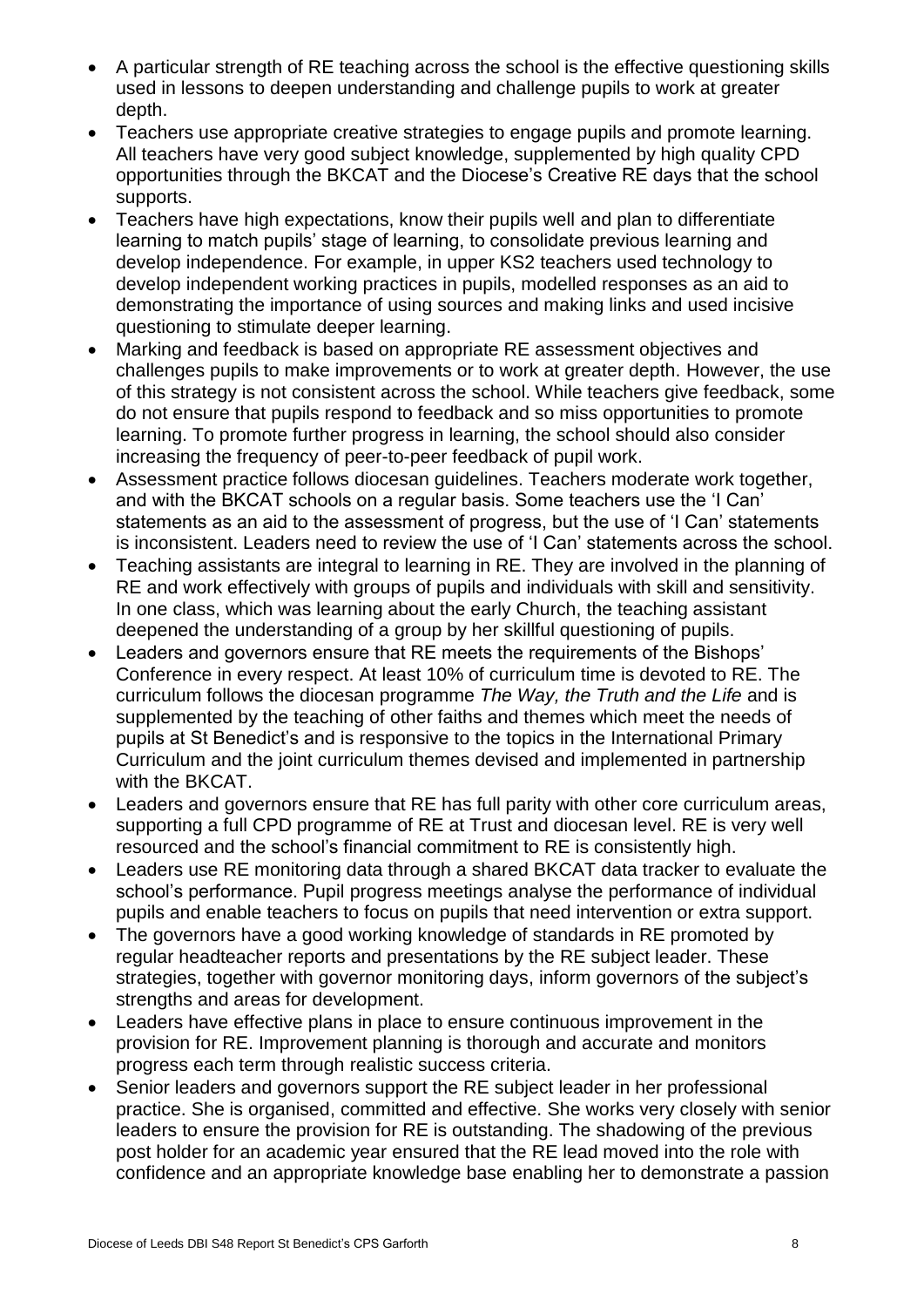for the subject and proficiency as a middle leader. The RE subject leader enjoys a good reputation among her colleagues who view her as a lead practitioner.

Governors have fulfilled all canonical and statutory duties in relation to RE.

## **COLLECTIVE WORSHIP**

### **Collective Worship is Outstanding**

| How well pupils respond to and participate in the school's Collective Worship                               |  |
|-------------------------------------------------------------------------------------------------------------|--|
| The quality of provision for Collective Worship                                                             |  |
| How well leaders and governors promote, monitor and evaluate the provision for<br><b>Collective Worship</b> |  |

- There is a genuine enthusiasm at St Benedict's for Collective Worship. Acts of worship engage all pupils' interest. Pupils act with reverence, recite prayers confidently, reflect silently and sing joyfully.
- Outstanding practice exists in the leadership and preparation of acts of worship by pupils. They are acquiring the confidence and skills to lead and plan worship through a carefully structured progression. In the EYFS and through KS1 pupils choose artefacts for the focal point and dress the prayer table as well as compose and read prayers. In KS2, pupils lead parts of the worship and in upper KS2, pupils use a liturgy planner to plan and lead the whole act of worship. The inspector observed three acts of class worship that exemplified this structured progression and demonstrated creative and thoughtful planning, deep reflection and excellent engagement. The experience of living in a faithful, prayerful community has a visible effect on pupils' spiritual and moral development and relationships.
- Pupils learn a variety of approaches to prayer, both formal and informal. They are aware of the importance of reflection, practise guided meditation and are creative in their use of scripture, artefacts and music. Pupils have an excellent knowledge of the Church's liturgical year through appropriately planned celebrations and displays.
- Collective Worship is central to the life of the school for all members of the community, whatever their own faith background. Praying together is part of the daily experience for all pupils and staff.
- The head of school, through the Wednesday Word whole school worship, models excellent worship for staff and pupils that has a clear purpose, message and direction.
- Staff are highly skilled in helping pupils plan and deliver quality worship. For example, in Year 3, the teacher modelled excellent worship, narrating the sequence of the worship with skill, reverence and poise so that pupils could engage fully and display the confidence and skills to take a lead.
- Staff have an excellent understanding of the liturgical year and are passionate about ensuring that pupils always have high quality experiences of worship.
- Parents speak with warmth about the school's acts of worship and the reverence of the children both in school and in church. Parents respond very well to the school's invitation to attend acts of worship.
- All leaders deliver engaging and inspiring Collective Worship that encourages all pupils and staff to reflect on their relationship with God and live as witnesses to the Gospel. Their extensive understanding of liturgy sustained by their own willingness to engage in